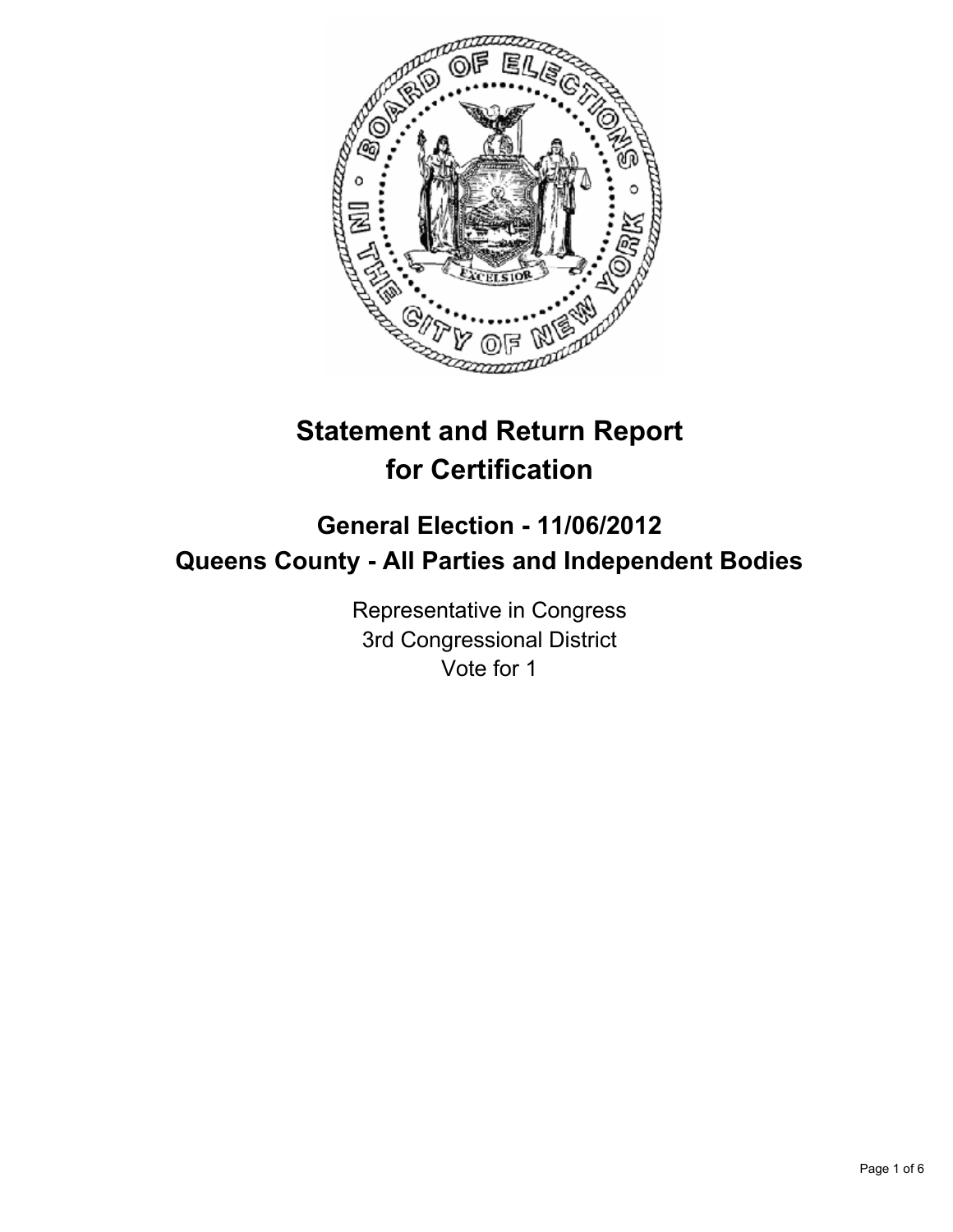

| <b>PUBLIC COUNTER</b>                                    | 5,497 |
|----------------------------------------------------------|-------|
| <b>EMERGENCY</b>                                         | 0     |
| ABSENTEE/MILITARY                                        | 220   |
| <b>FEDERAL</b>                                           | 31    |
| SPECIAL PRESIDENTIAL                                     | 0     |
| <b>AFFIDAVIT</b>                                         | 379   |
| <b>Total Ballots</b>                                     | 6,127 |
| Less - Inapplicable Federal/Special Presidential Ballots | 0     |
| <b>Total Applicable Ballots</b>                          | 6,127 |
| STEVE J. ISRAEL (DEMOCRATIC)                             | 3,958 |
| STEPHEN A. LABATE (REPUBLICAN/TAX REVOLT)                | 1,036 |
| STEPHEN A. LABATE (CONSERVATIVE)                         | 144   |
| STEVE J. ISRAEL (WORKING FAMILIES)                       | 117   |
| STEVE J. ISRAEL (INDEPENDENCE)                           | 57    |
| MICHAEL MCDERMOTT (LIBERTARIAN)                          | 71    |
| ANTHONY TOLDA (CONSTITUTION)                             | 17    |
| ATHANASIOS ARNIOTIS (WRITE-IN)                           | 1     |
| <b>GRACE MENG (WRITE-IN)</b>                             | 2     |
| STEVE J. ISRAEL (WRITE-IN)                               | 1     |
| <b>Total Votes</b>                                       | 5,404 |
| Unrecorded                                               | 723   |

| <b>PUBLIC COUNTER</b>                                    | 963      |
|----------------------------------------------------------|----------|
| <b>EMERGENCY</b>                                         | 0        |
| <b>ABSENTEE/MILITARY</b>                                 | 28       |
| <b>FEDERAL</b>                                           | 9        |
| <b>SPECIAL PRESIDENTIAL</b>                              | $\Omega$ |
| <b>AFFIDAVIT</b>                                         | 63       |
| <b>Total Ballots</b>                                     | 1,063    |
| Less - Inapplicable Federal/Special Presidential Ballots | 0        |
| <b>Total Applicable Ballots</b>                          | 1,063    |
| STEVE J. ISRAEL (DEMOCRATIC)                             | 584      |
| STEPHEN A. LABATE (REPUBLICAN/TAX REVOLT)                | 281      |
| STEPHEN A. LABATE (CONSERVATIVE)                         | 30       |
| STEVE J. ISRAEL (WORKING FAMILIES)                       | 15       |
| STEVE J. ISRAEL (INDEPENDENCE)                           | 10       |
| MICHAEL MCDERMOTT (LIBERTARIAN)                          | 7        |
| ANTHONY TOLDA (CONSTITUTION)                             | 4        |
| <b>GRACE MENG (WRITE-IN)</b>                             | 1        |
| UNATTRIBUTABLE WRITE-IN (WRITE-IN)                       | 1        |
| <b>Total Votes</b>                                       | 933      |
| Unrecorded                                               | 130      |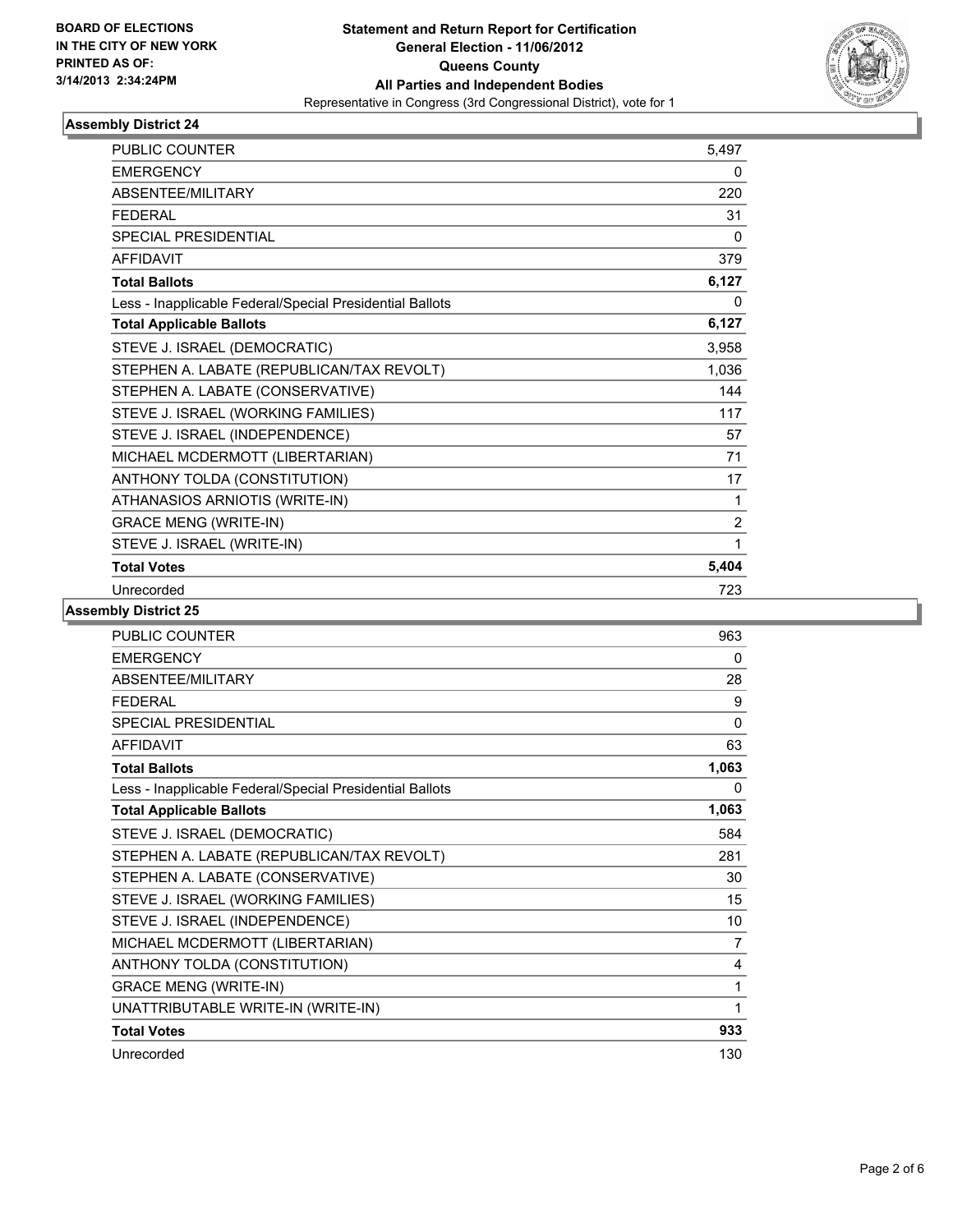

| PUBLIC COUNTER                                           | 23,619         |
|----------------------------------------------------------|----------------|
| <b>EMERGENCY</b>                                         | 0              |
| ABSENTEE/MILITARY                                        | 1.099          |
| <b>FEDERAL</b>                                           | 147            |
| SPECIAL PRESIDENTIAL                                     | 0              |
| <b>AFFIDAVIT</b>                                         | 1,534          |
| <b>Total Ballots</b>                                     | 26,399         |
| Less - Inapplicable Federal/Special Presidential Ballots | $\mathbf{0}$   |
| <b>Total Applicable Ballots</b>                          | 26,399         |
| STEVE J. ISRAEL (DEMOCRATIC)                             | 14,143         |
| STEPHEN A. LABATE (REPUBLICAN/TAX REVOLT)                | 7,186          |
| STEPHEN A. LABATE (CONSERVATIVE)                         | 747            |
| STEVE J. ISRAEL (WORKING FAMILIES)                       | 408            |
| STEVE J. ISRAEL (INDEPENDENCE)                           | 288            |
| MICHAEL MCDERMOTT (LIBERTARIAN)                          | 297            |
| ANTHONY TOLDA (CONSTITUTION)                             | 75             |
| ALFREDO CENTURA (WRITE-IN)                               | 1              |
| CATHERINE WARK (WRITE-IN)                                | $\mathbf{1}$   |
| DAN HALLORAN (WRITE-IN)                                  | $\overline{2}$ |
| <b>GARY PETROWSKY (WRITE-IN)</b>                         | $\mathbf{1}$   |
| <b>GRACE MENG (WRITE-IN)</b>                             | 3              |
| HYACINTH BARALAKOS (WRITE-IN)                            | $\mathbf 1$    |
| PETAL J. MONSEN (WRITE-IN)                               | 1              |
| STEPHEN G. CONTES (WRITE-IN)                             | 1              |
| UNATTRIBUTABLE WRITE-IN (WRITE-IN)                       | 2              |
| <b>Total Votes</b>                                       | 23,157         |
| Unrecorded                                               | 3,242          |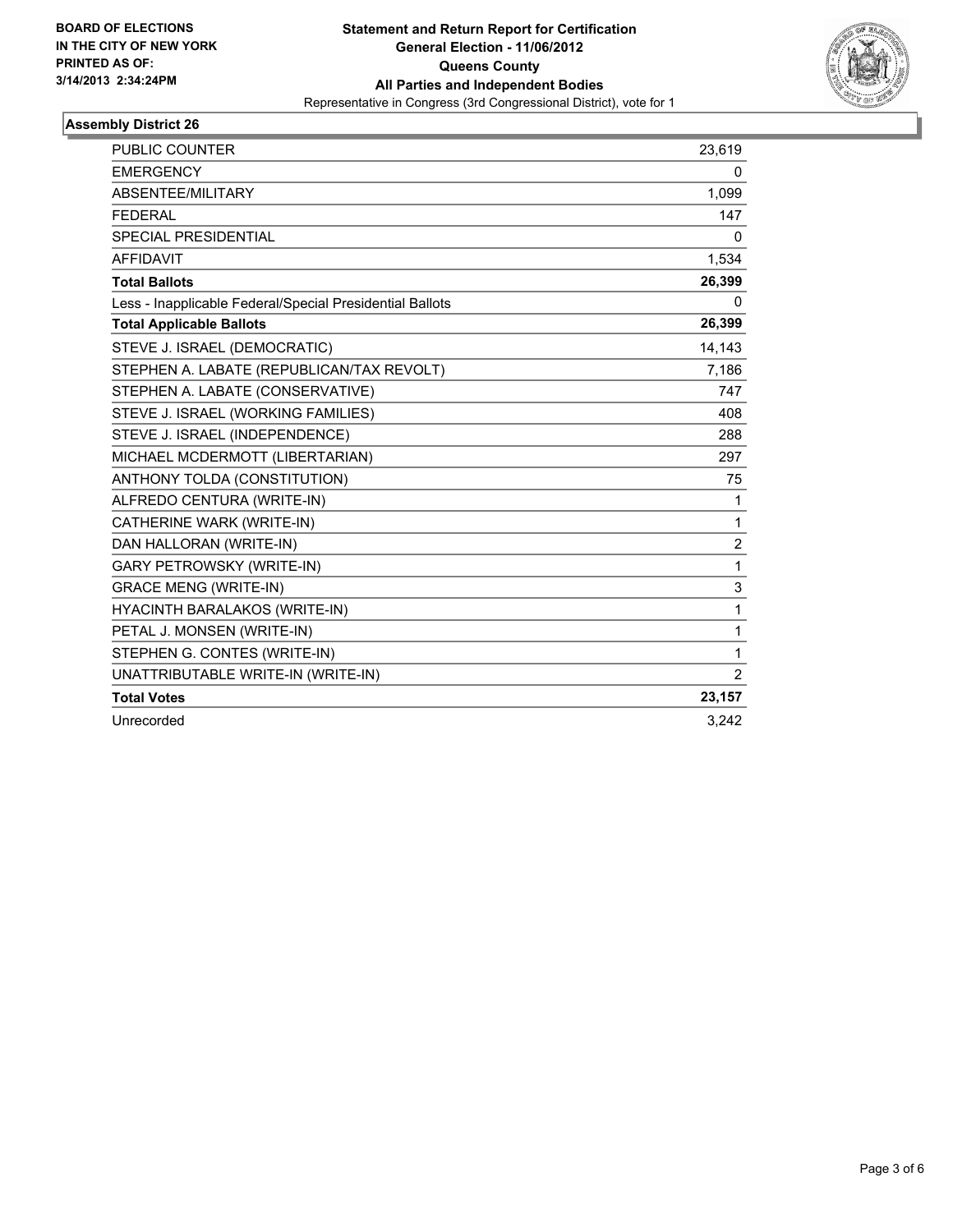

| PUBLIC COUNTER                                           | 1,129 |
|----------------------------------------------------------|-------|
| <b>EMERGENCY</b>                                         | 0     |
| <b>ABSENTEE/MILITARY</b>                                 | 33    |
| <b>FEDERAL</b>                                           | 6     |
| <b>SPECIAL PRESIDENTIAL</b>                              | 0     |
| <b>AFFIDAVIT</b>                                         | 49    |
| <b>Total Ballots</b>                                     | 1,217 |
| Less - Inapplicable Federal/Special Presidential Ballots | 0     |
| <b>Total Applicable Ballots</b>                          | 1,217 |
| STEVE J. ISRAEL (DEMOCRATIC)                             | 454   |
| STEPHEN A. LABATE (REPUBLICAN/TAX REVOLT)                | 498   |
| STEPHEN A. LABATE (CONSERVATIVE)                         | 64    |
| STEVE J. ISRAEL (WORKING FAMILIES)                       | 12    |
| STEVE J. ISRAEL (INDEPENDENCE)                           | 5     |
| MICHAEL MCDERMOTT (LIBERTARIAN)                          | 11    |
| ANTHONY TOLDA (CONSTITUTION)                             | 3     |
| HEATHER C. SUMMA (WRITE-IN)                              | 1     |
| <b>Total Votes</b>                                       | 1,048 |
| Unrecorded                                               | 169   |

| PUBLIC COUNTER                                           | 6,372 |
|----------------------------------------------------------|-------|
| <b>EMERGENCY</b>                                         | 0     |
| ABSENTEE/MILITARY                                        | 172   |
| <b>FEDERAL</b>                                           | 31    |
| SPECIAL PRESIDENTIAL                                     | 0     |
| <b>AFFIDAVIT</b>                                         | 305   |
| <b>Total Ballots</b>                                     | 6,880 |
| Less - Inapplicable Federal/Special Presidential Ballots | 0     |
| <b>Total Applicable Ballots</b>                          | 6,880 |
| STEVE J. ISRAEL (DEMOCRATIC)                             | 3,846 |
| STEPHEN A. LABATE (REPUBLICAN/TAX REVOLT)                | 1,574 |
| STEPHEN A. LABATE (CONSERVATIVE)                         | 243   |
| STEVE J. ISRAEL (WORKING FAMILIES)                       | 126   |
| STEVE J. ISRAEL (INDEPENDENCE)                           | 69    |
| MICHAEL MCDERMOTT (LIBERTARIAN)                          | 84    |
| ANTHONY TOLDA (CONSTITUTION)                             | 30    |
| STEVEN NEIER (WRITE-IN)                                  | 1     |
| UNATTRIBUTABLE WRITE-IN (WRITE-IN)                       | 1     |
| <b>Total Votes</b>                                       | 5,974 |
| Unrecorded                                               | 906   |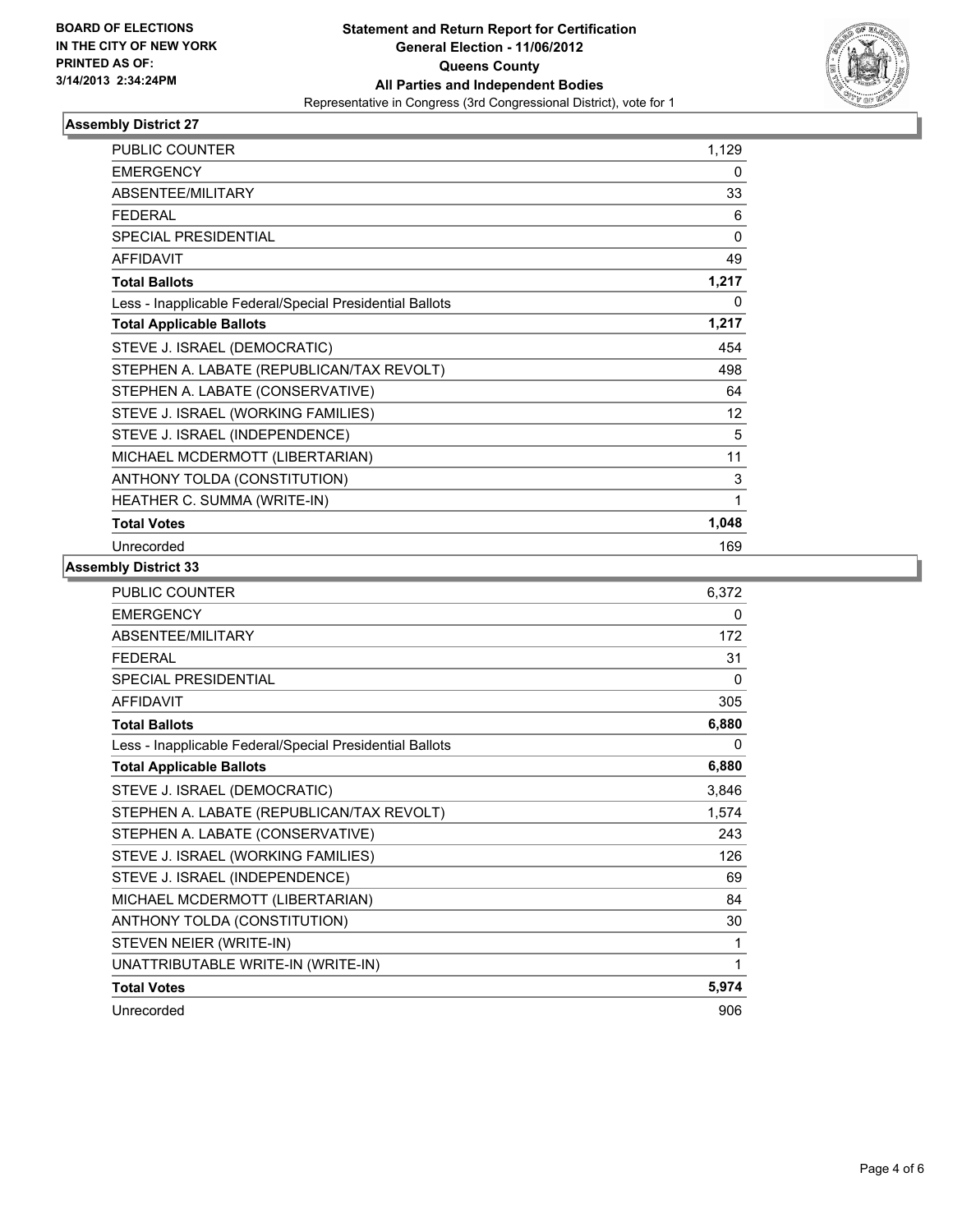

| PUBLIC COUNTER                                           | 858          |
|----------------------------------------------------------|--------------|
| <b>EMERGENCY</b>                                         | $\mathbf{0}$ |
| <b>ABSENTEE/MILITARY</b>                                 | 25           |
| <b>FEDERAL</b>                                           | 4            |
| <b>SPECIAL PRESIDENTIAL</b>                              | 0            |
| <b>AFFIDAVIT</b>                                         | 71           |
| <b>Total Ballots</b>                                     | 958          |
| Less - Inapplicable Federal/Special Presidential Ballots | 0            |
| <b>Total Applicable Ballots</b>                          | 958          |
| STEVE J. ISRAEL (DEMOCRATIC)                             | 336          |
| STEPHEN A. LABATE (REPUBLICAN/TAX REVOLT)                | 364          |
| STEPHEN A. LABATE (CONSERVATIVE)                         | 45           |
| STEVE J. ISRAEL (WORKING FAMILIES)                       | 12           |
| STEVE J. ISRAEL (INDEPENDENCE)                           | 10           |
| MICHAEL MCDERMOTT (LIBERTARIAN)                          | 13           |
| ANTHONY TOLDA (CONSTITUTION)                             | 5            |
| UNATTRIBUTABLE WRITE-IN (WRITE-IN)                       | 1            |
| <b>Total Votes</b>                                       | 786          |
| Unrecorded                                               | 172          |